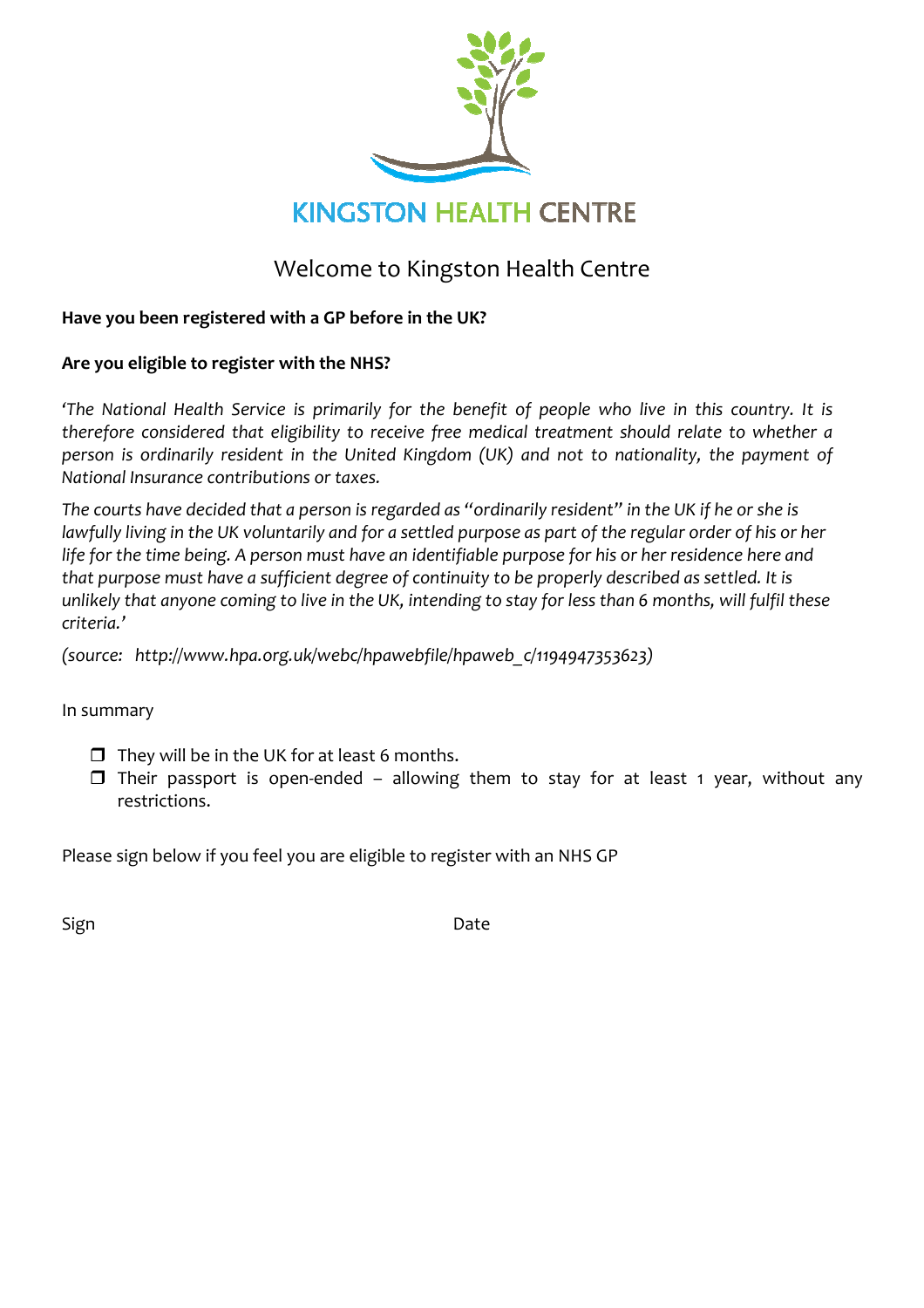| Mr/Mrs/Miss/Ms/Other:                                                           | Full Name:               |                                                                                                      |  |  |  |
|---------------------------------------------------------------------------------|--------------------------|------------------------------------------------------------------------------------------------------|--|--|--|
| <b>Marital Status:</b>                                                          | Date of Birth:           |                                                                                                      |  |  |  |
| Telephone number home:                                                          | Telephone Number Mobile: |                                                                                                      |  |  |  |
| Email contact details:                                                          |                          |                                                                                                      |  |  |  |
| Are you happy for us to send you text message / email reminders?                |                          | No <sub>1</sub><br>Yes $\Box$                                                                        |  |  |  |
| Next of Kin Name                                                                |                          | Relationship to you:                                                                                 |  |  |  |
| Address:                                                                        |                          | <b>Telephone Numbers:</b>                                                                            |  |  |  |
|                                                                                 |                          | Home:<br>Mobile                                                                                      |  |  |  |
|                                                                                 |                          |                                                                                                      |  |  |  |
| Do you have a Carer? Yes $\Box$                                                 | No <sub>1</sub>          |                                                                                                      |  |  |  |
| I am CARED FOR BY / I am a CARER FOR (Please circle)                            |                          |                                                                                                      |  |  |  |
| Name:                                                                           |                          | Relationship to you:                                                                                 |  |  |  |
| Address:                                                                        |                          | Telephone Numbers:                                                                                   |  |  |  |
|                                                                                 |                          | Mobile:<br>Home:                                                                                     |  |  |  |
|                                                                                 |                          | Please list any relevant medical history and approximate dates (e.g. illnesses, conditions,          |  |  |  |
| operations)                                                                     |                          |                                                                                                      |  |  |  |
|                                                                                 |                          |                                                                                                      |  |  |  |
|                                                                                 |                          |                                                                                                      |  |  |  |
|                                                                                 |                          |                                                                                                      |  |  |  |
|                                                                                 |                          |                                                                                                      |  |  |  |
|                                                                                 |                          |                                                                                                      |  |  |  |
|                                                                                 |                          |                                                                                                      |  |  |  |
|                                                                                 |                          |                                                                                                      |  |  |  |
|                                                                                 |                          |                                                                                                      |  |  |  |
|                                                                                 |                          |                                                                                                      |  |  |  |
|                                                                                 |                          |                                                                                                      |  |  |  |
|                                                                                 |                          |                                                                                                      |  |  |  |
|                                                                                 |                          |                                                                                                      |  |  |  |
|                                                                                 |                          |                                                                                                      |  |  |  |
|                                                                                 |                          | Do you take any regular medication? (Include any medication you buy without a prescription,          |  |  |  |
| including asthma inhalers, contraception)                                       |                          |                                                                                                      |  |  |  |
|                                                                                 |                          |                                                                                                      |  |  |  |
|                                                                                 |                          |                                                                                                      |  |  |  |
|                                                                                 |                          |                                                                                                      |  |  |  |
|                                                                                 |                          |                                                                                                      |  |  |  |
|                                                                                 |                          |                                                                                                      |  |  |  |
|                                                                                 |                          |                                                                                                      |  |  |  |
|                                                                                 |                          |                                                                                                      |  |  |  |
|                                                                                 |                          |                                                                                                      |  |  |  |
|                                                                                 |                          |                                                                                                      |  |  |  |
|                                                                                 |                          |                                                                                                      |  |  |  |
|                                                                                 |                          |                                                                                                      |  |  |  |
|                                                                                 |                          |                                                                                                      |  |  |  |
| PLEASE MAKE AN APPOINTMENT FOR A MEDICATION REVIEW BEFORE YOU REQUIRE A FURTHER |                          |                                                                                                      |  |  |  |
| PRESCRIPTION. YOUR MEDICATION MAY BE CHANGED TO REFLECT LOCAL GUIDELINES.       |                          |                                                                                                      |  |  |  |
|                                                                                 |                          |                                                                                                      |  |  |  |
| Are you allergic or intolerant to any medication? Please specify                |                          |                                                                                                      |  |  |  |
| Are you allergic or intolerant to anything else? Please specify                 |                          |                                                                                                      |  |  |  |
|                                                                                 |                          |                                                                                                      |  |  |  |
|                                                                                 |                          | Does your mother, father, brother or sister suffer from the following: (please state which relative) |  |  |  |
| Heart Disease:                                                                  |                          | Diabetes:                                                                                            |  |  |  |
| High Blood Pressure:                                                            |                          | High Cholesterol:                                                                                    |  |  |  |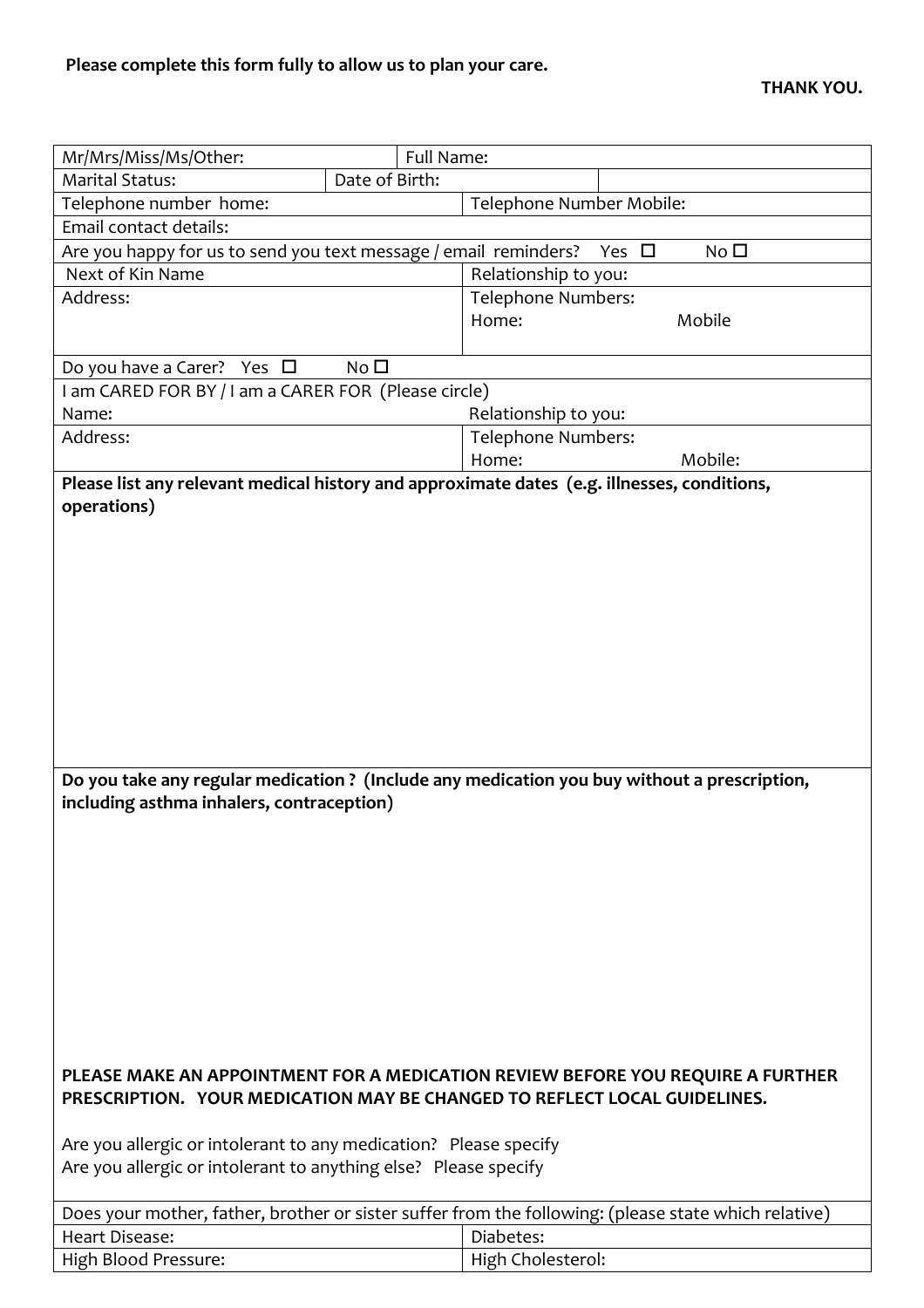## LIFESTYLE QUESTIONS

| Your height:          |               |               | Your weight:                         |
|-----------------------|---------------|---------------|--------------------------------------|
| <b>Smoking status</b> |               |               |                                      |
| Never Smoked          |               | Yes $\Box$    |                                      |
| <b>Current Smoker</b> | Cigarettes    | Yes $\Box$    | how many do you smoke a day?         |
|                       | Pipe Smoker   | Yes $\square$ | how much tobacco do you smoke a day? |
|                       | Cigar Smoker  | Yes $\square$ | how many do you smoke a day?         |
|                       | Shesha Smoker | Yes $\square$ | how much shesha do you smoke a day?  |
| Ex Smoker             |               | Yes $\square$ | When did you give up?                |

#### FEMALE PATIENTS

| Date of last cervical smear: | Result:                                                                                                                                      |
|------------------------------|----------------------------------------------------------------------------------------------------------------------------------------------|
|                              | Where was this done? GP Surgery $\Box$ Other $\Box$   Have you ever had a cervical smear which was not<br>"normal"? Yes □<br>$No \Box$ When? |
| Type of contraception used:  |                                                                                                                                              |

## ALCOHOL- Audit – C Screening Toolkit (Bush et al 1998)

| Do you drink alcohol? Yes $\Box$<br>No <sub>1</sub><br>How many units per week? |              |           |               |               |             |       |
|---------------------------------------------------------------------------------|--------------|-----------|---------------|---------------|-------------|-------|
|                                                                                 | 0            |           |               |               | 4           | Score |
| How often do you have a                                                         | <b>Never</b> | Monthly   | $2 - 4$ times | $2 - 3$ times | $4 + times$ |       |
| drink that contains Alcohol?                                                    |              | or Less   | a month       | a week        | a week      |       |
| How many standard                                                               | $1 - 2$      | $3 - 4$   | $5 - 6$       | $7 - 8$       | $10+$       |       |
| alcoholic drinks do you have                                                    |              |           |               |               |             |       |
| on a typical day when you                                                       |              |           |               |               |             |       |
| are drinking?                                                                   |              |           |               |               |             |       |
| How often do you have 6 or                                                      | Never        | Less than | Monthly       | Weekly        | Daily or    |       |
| more standard drinks on one                                                     |              | monthly   |               |               | almost      |       |
| occasion?                                                                       |              |           |               |               | daily       |       |
| <b>Total Score</b>                                                              |              |           |               |               |             |       |

The Department of Health has asked us to collect ethnicity data to ensure everyone has equal access to health care.

| <b>Ethnic Category</b>            |                         |                                                            | Please                       |                      | Please |
|-----------------------------------|-------------------------|------------------------------------------------------------|------------------------------|----------------------|--------|
|                                   |                         |                                                            | tick                         |                      | tick   |
| White                             | <b>British</b>          |                                                            |                              | Irish                |        |
|                                   | Other white             |                                                            |                              |                      |        |
| <b>Mixed</b>                      | White & Black Caribbean |                                                            |                              | White & Black Asian  |        |
|                                   | White & Asian           |                                                            |                              | Other mixed          |        |
| Asian / Asian British             | Indian                  |                                                            |                              | Bangladeshi          |        |
|                                   | Pakistani               |                                                            |                              | Sri Lankan           |        |
|                                   | Other Asian             |                                                            |                              | Korean               |        |
| <b>Black / Black British</b>      | <b>Black Caribbean</b>  |                                                            |                              | <b>Black African</b> |        |
|                                   | Other Black             |                                                            |                              |                      |        |
| Other                             | Chinese                 |                                                            |                              | Arab                 |        |
|                                   | Other ethnic category   |                                                            |                              | Not Stated           |        |
| What is your country of origin?   |                         |                                                            | What is your first language? |                      |        |
| Do you speak English ? Yes $\Box$ | No $\square$            | If no do you require assistance? Yes $\Box$<br>$No\square$ |                              |                      |        |